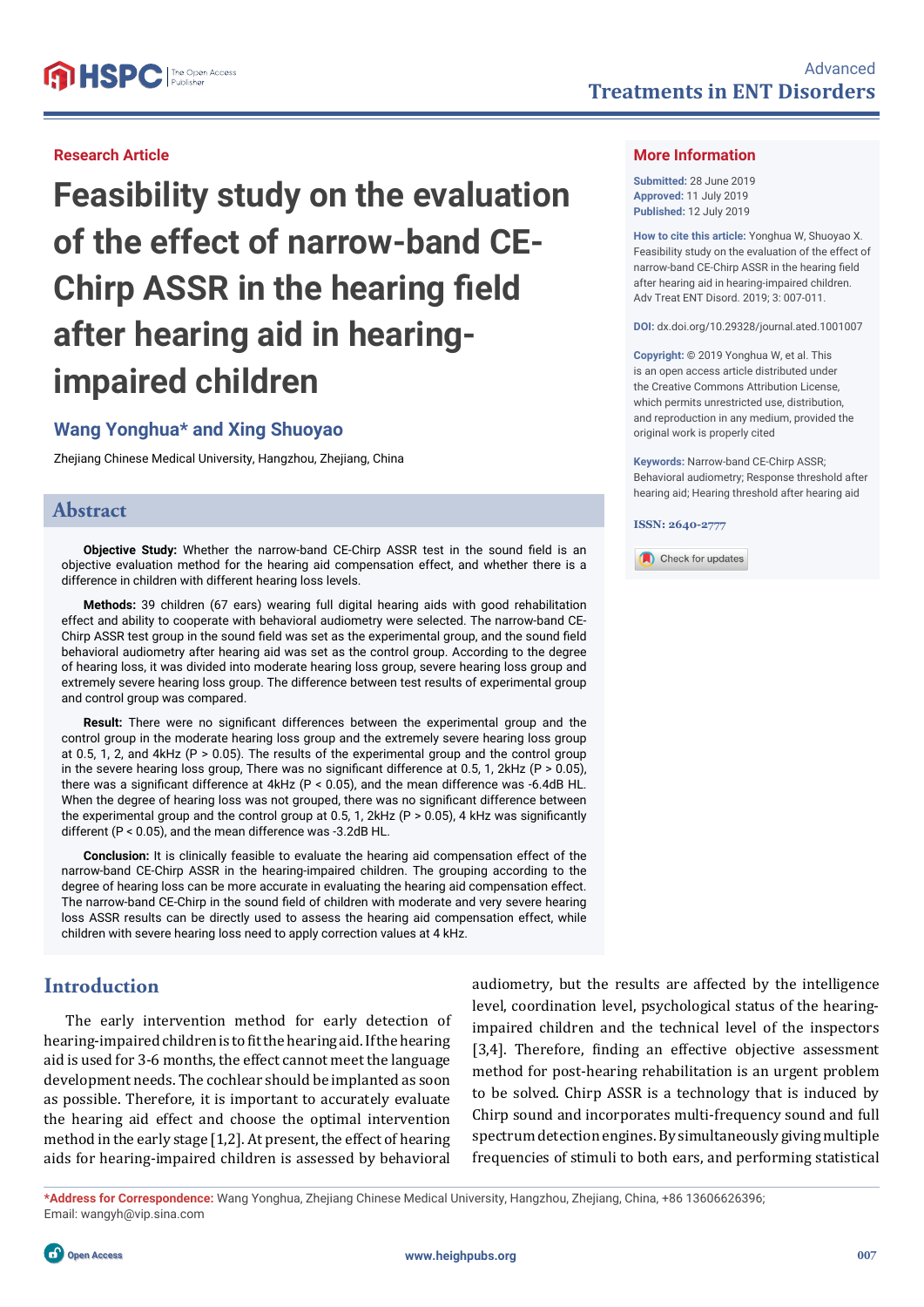

analysis on the obtained multiple harmonics, the presence of ASSR is detected by the difference between harmonic frequencies and other frequencies. In this study, the narrowband CE-Chirp ASSR was used to test the response threshold of children with moderate, severe and severe hearing loss in the sound field and the hearing threshold after behavioral audiometry. The test method was used to evaluate whether the hearing aid compensation effect was evaluated. This is important for selecting a precise rehabilitation strategy and assessing the rehabilitation effect after hearing aids.

# **Materials and Methods**

#### **Test subject**

39 children with sensorineural hearing loss who were able to cooperate with behavioral audiometry with a full-digital behind-the-ear hearing aid (a total of 67 ears, grouped in ears), 22 males and 17 females, aged 2-7 years, the average age is 3.36±1.50 years old. Before the inclusion of the subject, the purpose and process of the experiment have been communicated to the guardian of the child and their consent has been obtained. The World Health Organization WHO-1997 stipulates that the average hearing at four frequencies of 0.5, 1, 2, and 4kHz is 41-60dB HL for moderate hearing loss, 61-80 dB HL for severe hearing loss, and >80 dB HL for severe hearing loss. Subjects were divided into moderate hearing loss group, severe hearing loss group and very severe hearing loss group according to this standard. All subjects tested the narrow-band CE-Chirp ASSR and behavioral audiometry under the sound field. The test sequence was based on random principle. The narrow-band CE-Chirp ASSR under the sound field was set as the experimental group. The hearingdetection behavior of the hearing-impaired children in this group was the control group.

#### **Test steps and methods**

**Medical history collection:** Hearing screening of newborns, time of hearing aid intervention, situation of language training and rehabilitation, history of otitis media, family history of deafness, and exclusion of children with hearing impairment such as mental and intellectual abnormalities.

**Conventional otology examination:** The external auditory canal and tympanic membrane were examined to confirm that the subject had no abnormalities in the external auditory canal that the tympanic membrane was intact and the marking was clear.

**Acoustic impedance test:** Check the bilateral tympanogram is "A" type.

**Otoacoustic emission:** All subjects underwent otoacoustic emission examination to exclude post-cochlear lesions.

**Sound field calibration:** Behavioral audiometry is performed in a standard soundproof room using GSI's

Audiostar Pro audiometer and ER-3A insert earphones. Sound field setting: the angle between the speaker and the sagittal plane of the subject is 45°, the center of the speaker is aligned with the external auditory canal, the distance is 1m and at the same horizontal plane. The sound field calibration is based on the national standard GB/T4854.7-2008, and the unit is dB HL. The narrow-band CE-Chirp ASSR under the sound field uses the Danish International Hearing Company Eclipse 25 objective hearing test platform, record the narrow-band CE-Chirp stimuli (stimulus rate 90Hz) of 0.5, 1, 2, 4kHz in the ASSR test system with a sound card and import it into the "Huier Hearing Test Software", connect the amplifier and speakers. Sound field setting: The speaker is facing the subject's head, at an angle of 0° to the subject's lying position, at a distance of 0.6m and at the same level. The sound system tests the hearing impaired subject for biological calibration during the development phase, and the electroacoustic engineer calibrates the sensor (speaker) in dB HL.

**Behavioral audiometry:** Confirm that the hearing aid is working properly before the test and the frequency shift noise reduction function is not turned on. Test ear wear hearing aid, opposite ear plus sponge anti-noise earplugs. Select visual reinforcement or game audiometry based on the subject's age and behavioral ability, establish conditionalization, and ensure that the rules are fully understood and the test begins. The minimum intensity of more than two reliable responses is defined as the hearing threshold, and the hearing threshold of 0.5, 1, 2, 4kHz is obtained. Remove the hearing aid for 30 minutes, and then use the insert earphone to measure the bare ear threshold of 0.5, 1, 2, 4kHz.

**Narrow-band CE-Chirp ASSR test under sound field:** The test is carried out in an electromagnetic shielding room. The sleep deprivation method allows the hearing-impaired child to enter a natural sleep state, and 10% chloral hydrate (0.5ml/kg) is orally administered to a hearing-impaired child who cannot sleep well. The recording electrode is placed in the middle of the forehead close to the hairline, the ground electrode is placed at the base of the nose, and the reference electrode is placed in the left and right mastoids. The impedance of all electrodes is <5kΩ, the impedance between the electrodes is <3kΩ, the stimulation frequency is 90Hz, and the artifact rejection level is  $\pm 40\mu$ V. Using the singleear single-frequency test, the "Huier Hearing Test Software" gives the narrow-band CE-Chirp stimuli of each frequency through the speaker, and the tested ear wears the hearing aid (the settings of the hearing aid are the same as those of the behavioral listening), and the opposite ear add sponge antinoise earplugs, use the 5 to 10 method to find the post-hearing response threshold for each frequency.

**Statistical method:** The paired sample T-test was used for the data of SPSS19.0 software. P < 0.05 was considered statistically significant.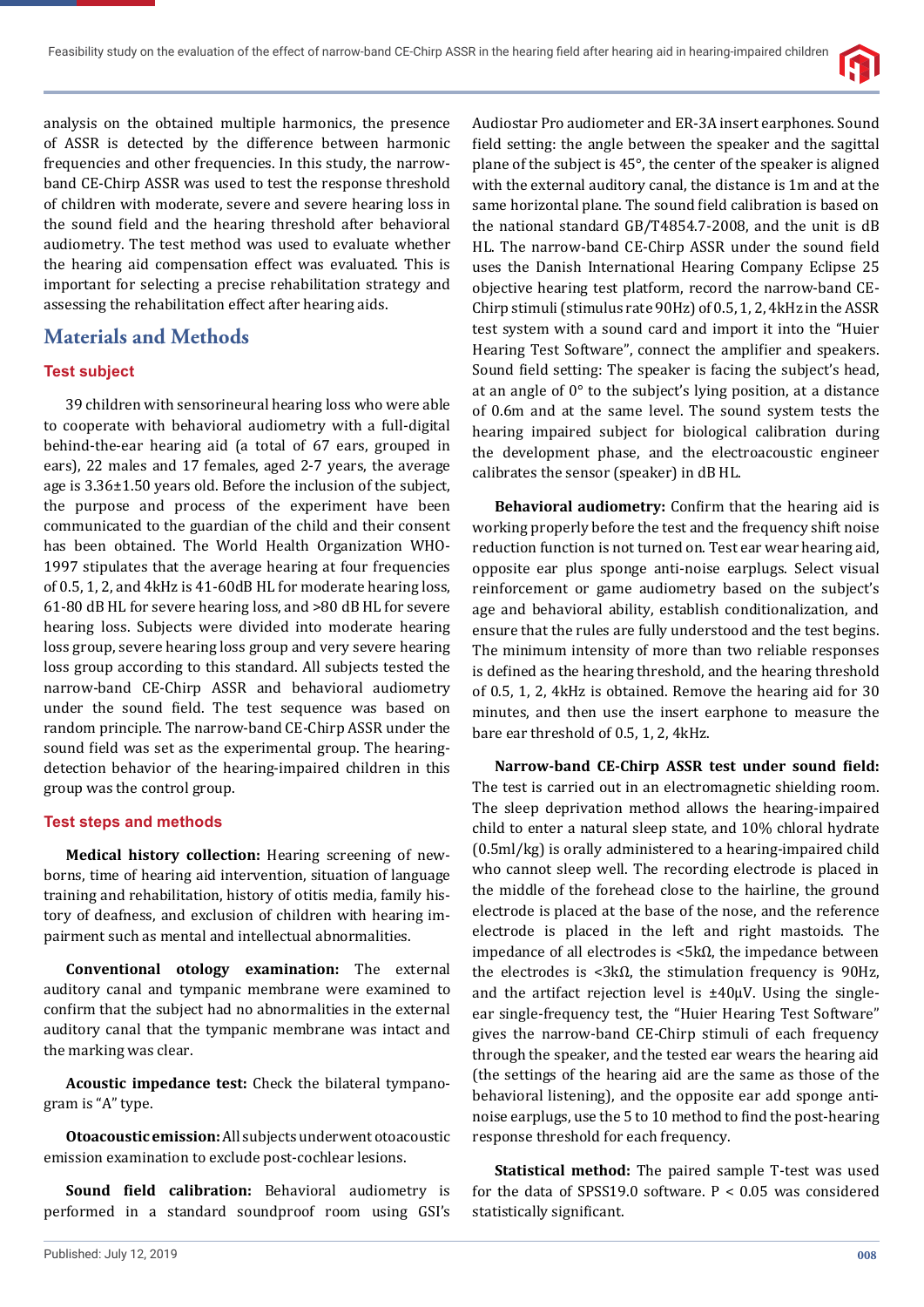

# **Results**

### **Moderate hearing loss group uses the experimental group and the control group test method to evaluate the hearing aid compensation effect**

It can be seen from table 1 that there is no significant difference in the test results of the experimental group and the control group with moderate hearing loss at 0.5, 1, 2, and 4kHz (P = 0.317, 0.111, 0.052, 0.511, P > 0.05). The application of the narrow-band CE-Chirp ASSR in the sound field to evaluate the hearing aid compensation effect of children with moderate hearing loss can achieve the same accuracy as behavioral audiometry at 0.5, 1, 2, 4kHz.

### **Severe hearing loss group uses the experimental group and the control group test method to evaluate the hearing aid compensation effect**

It can be seen from table 2 that there is no significant difference in the 0.5, 1, 2kHz between the experimental group and the control group of children with severe hearing loss  $(P = 0.755, 0.484, 0.311, P > 0.05)$ , and there is a significant difference at 4 kHz ( $P = 0.002$ ,  $P < 0.05$ ), mean difference is -6.4dB HL. The application of the narrow-band CE-Chirp ASSR in the sound field to assess the hearing aid compensation effect of children with severe hearing loss can achieve the same accuracy as behavioral audiometry at 0.5, 1, 2kHz, and the correction value needs to be applied at 4kHz.

### **Extremely severe hearing loss group uses the experimental group and the control group test method to evaluate the hearing aid compensation effect**

It can be seen from table 3 that there is no significant difference in the test results of the experimental group and the control group of children with extremely severe hearing loss at 0.5, 1, 2, and 4 kHz (P = 0.368, 0.538, 0.102, 0.509, P > 0.05). The application of the narrow-band CE-Chirp ASSR in the sound field to evaluate the hearing aid compensation effect of children with extremely severe hearing loss can achieve the same accuracy as behavioral audiometry at 0.5, 1, 2, 4kHz.

### **When the degree of hearing loss was not grouped, the experimental group and the control group test method evaluate the hearing aid compensation effect**

As can be seen from table 4, there was no significant difference between the experimental group and the control group at 0.5, 1, 2kHz (P = 0.230, 0.623, 0.376, P > 0.05), and there was a significant difference at  $4kHz$  (P = 0.010, P < 0.05). The mean difference is - 3.2dB HL. It is indicated that the narrow-band CE-Chirp ASSR and the behavioral audiometry difference in the sound field of children with different hearing loss levels are different, and need to be researched and applied in groups, especially 4kHz.

## **Discussion**

#### **Development and clinical application of Chirp stimulation**

Chirp stimulation is also called chirped pulse sound. The phase characteristic is that the low-frequency sound is emitted early, and the high-frequency sound is emitted late, so that more nerve fibers are synchronously discharged, increasing the reaction speed and amplitude, and shortening

| Table 1: Moderate hearing loss group uses the experimental group and the control<br>group test method to evaluate the hearing aid compensation effect (dB HL). |              |                                                                      |                      |  |
|----------------------------------------------------------------------------------------------------------------------------------------------------------------|--------------|----------------------------------------------------------------------|----------------------|--|
| Frequency (kHz)                                                                                                                                                | Quantity (n) | Post-hearing response threshold and hearing<br>aid threshold (dB HL) |                      |  |
|                                                                                                                                                                |              | <b>Experimental Group</b>                                            | <b>Control Group</b> |  |
| 0.5                                                                                                                                                            | 16           | $30.3 \pm 12.0$                                                      | $32.8 \pm 8.2$       |  |
|                                                                                                                                                                | 16           | $29.4 + 6.6$                                                         | $31.3 \pm 5.6$       |  |
| $\overline{2}$                                                                                                                                                 | 16           | $31.3 \pm 13.2$                                                      | $36.3 \pm 10.9$      |  |
| 4                                                                                                                                                              | 16           | $29.3 \pm 11.9$                                                      | $31.0 + 7.4$         |  |
| <b>Note:</b> Comparison between experimental group and control group, $*P < 0.05$                                                                              |              |                                                                      |                      |  |

**Table 2**: Severe hearing loss group uses the experimental group and the control group test method to evaluate the hearing aid compensation effect (dB HL).

| <b>Frequency (kHz)</b>                                                        | Quantity (n) | Post-hearing response threshold and<br>hearing aid threshold (dB HL) |                      |
|-------------------------------------------------------------------------------|--------------|----------------------------------------------------------------------|----------------------|
|                                                                               |              | <b>Experimental Group</b>                                            | <b>Control Group</b> |
| 0.5                                                                           | 24           | $38.1 \pm 13.5$                                                      | $39.0 + 8.5$         |
|                                                                               | 25           | $38.2 + 9.0$                                                         | $39.6 \pm 7.5$       |
| 2                                                                             | 24           | 39.6±13.0                                                            | $41.9{\pm}7.2$       |
| 4                                                                             | 21           | 39.5±13.9*                                                           | $46.0 + 9.2$         |
| Nets: Composition between oversimental assumend control assume $*D \cdot DDE$ |              |                                                                      |                      |

**Note:** Comparison between experimental group and control group, \*P < 0.05

| <b>Table 3:</b> Extremely severe hearing loss group uses the experimental group and the |  |
|-----------------------------------------------------------------------------------------|--|
| control group test method to evaluate the hearing aid compensation effect (dB HL).      |  |

| Frequency (kHz)                                                                                                                                              | <b>Quantity (n)</b> | Post-hearing response threshold and<br>hearing aid threshold (dB HL) |                      |
|--------------------------------------------------------------------------------------------------------------------------------------------------------------|---------------------|----------------------------------------------------------------------|----------------------|
|                                                                                                                                                              |                     | <b>Experimental Group</b>                                            | <b>Control Group</b> |
| 0.5                                                                                                                                                          | 25                  | $46.0 \pm 10.3$                                                      | $48.0 + 9.2$         |
|                                                                                                                                                              | 26                  | $47.7 + 9.8$                                                         | $46.5 \pm 8.9$       |
| 2                                                                                                                                                            | 26                  | $51.2 \pm 10.3$                                                      | $48.7 + 9.9$         |
| 4                                                                                                                                                            | 23                  | $52.6 \pm 13.6$                                                      | $53.9 + 9.4$         |
| $M_{\odot}$ and $\Delta$ -contracts in the final contract of the second contract of $\Delta$ -contracts $\pm$ $\Delta$ -contracts $\Delta$ $\Delta$ $\Gamma$ |                     |                                                                      |                      |

**Note:** Comparison between experimental group and control group, \*P < 0.05

**Table 4:** When the degree of hearing loss was not grouped, the experimental group and the control group test method evaluate the hearing aid compensation effect (dB HL).

| <b>Frequency (kHz)</b>                                                   | <b>Quantity (n)</b> | Post-hearing response threshold and<br>hearing aid threshold (dB HL) |                      |  |
|--------------------------------------------------------------------------|---------------------|----------------------------------------------------------------------|----------------------|--|
|                                                                          |                     | <b>Experimental Group</b>                                            | <b>Control Group</b> |  |
| 0.5                                                                      | 65                  | $39.2 \pm 13.3$                                                      | 40.9±10.5            |  |
| 1                                                                        | 67                  | 39.8±11.3                                                            | $40.3 + 9.6$         |  |
| 2                                                                        | 66                  | $42.1 \pm 14.3$                                                      | $43.2 \pm 10.4$      |  |
| 4                                                                        | 60                  | 42.0±16.1*                                                           | $45.3 \pm 12.6$      |  |
| Note: Comparison between experimental group and control group, *P < 0.05 |                     |                                                                      |                      |  |

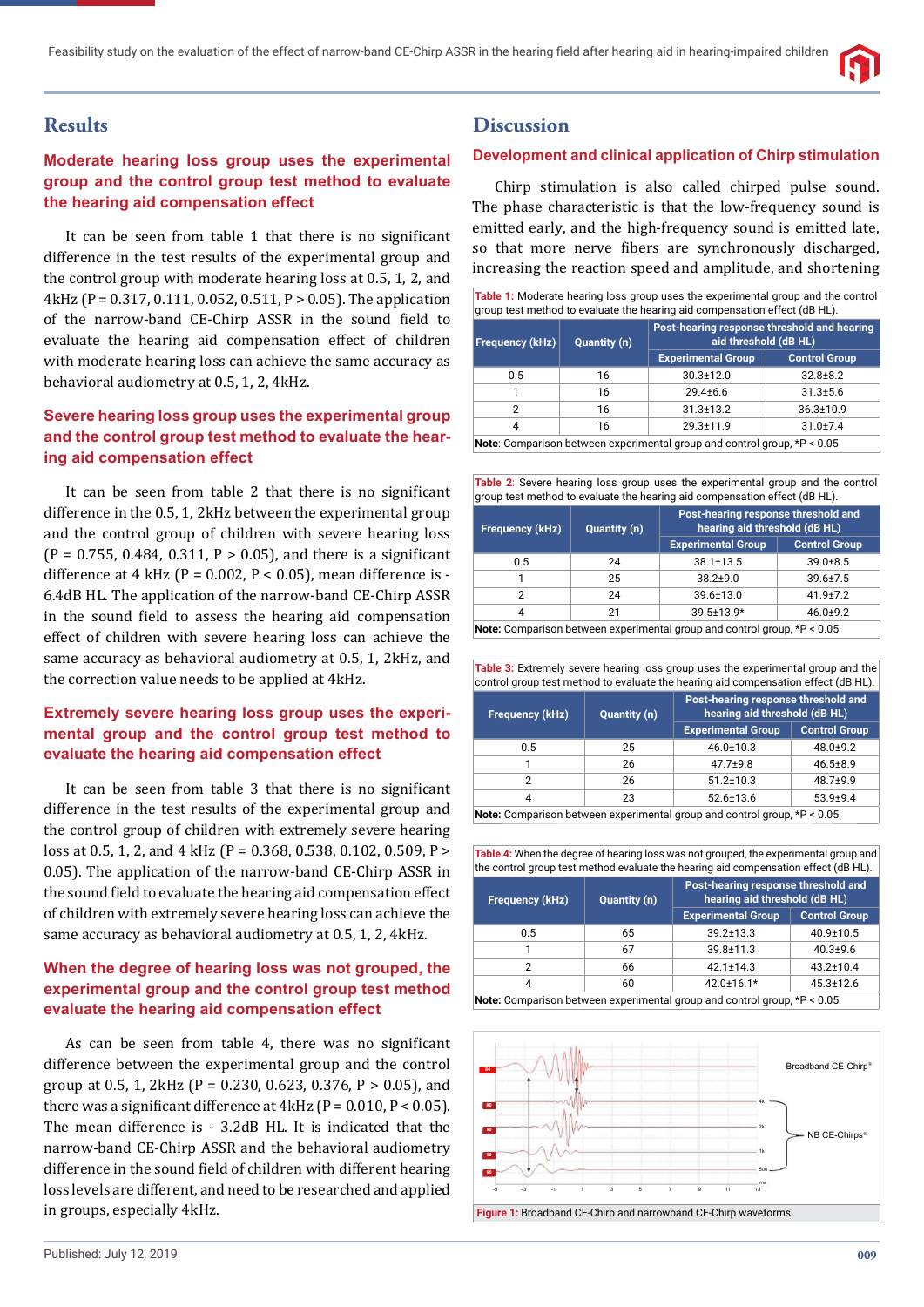

the detection time [5-7]. With the development of Chirp stimulation signals, Chirp ASSR has been widely used in China [8]. A number of studies [9-13] show that narrow-band CE-Chirp ASSR has good accuracy and reliability in objective hearing evaluation. The narrow-band CE-Chirp used in this study is to decompose the wide-band CE-Chirp sound into four frequency components centered at 0.5, 1, 2, and 4kHz, and has good frequency specificity. At the same time, the synchronizing of the auditory nerve caused by the delayed wave motion of the cochlea is overcome. The waveform is shown in figure 1.

#### **Narrowband CE-Chirp ASSR under sound field**

The Eclipse 25 objective hearing test platform used in this experiment works on the principle of detecting the phase and amplitude values of the first 6-8 harmonics from the changing biological noise and noise floor, and analyzing the 90Hz fundamental harmonics and higher harmonics such as 180Hz, 270Hz, etc. The response amplitude at the 90 Hz fundamental harmonic is the highest. As the number of harmonics increases, the response amplitude decreases. Compared with the single sample test method in which the traditional ASSR only analyzes the first harmonic, this new analysis method can improve the signal-to-noise ratio and obtain more optimized results [14]. Current research suggests that the origin of ASSR is related to the modulation frequency. When the stimulation rate is higher than 70Hz, the ASSR is a steady-state response from the brainstem, which is unaffected by attention, arousal, and sleep [15]. In this study, the 90Hz stimulation rate was used, and the acoustic amplification of the hearing aid was uploaded to the brainstem [16], which laid the theoretical foundation for nerve conduction in the ASSR test under the sound field.

The experimental subjects were 39 hearing-impaired children with good auditory response, good rehabilitation effect and good performance of behavioral audiometry. The results obtained by the matching test are analogized to the evaluation of the hearing aid compensation effect of hearingimpaired children who cannot cooperate with behavioral audiometry. For hearing-impaired children who can obtain behavioral audiometry results, the electrophysiological threshold test results after hearing aids are obtained, and the subjective and objective test results are mutually verified, which has more scientific guiding significance  $[17]$ .

Previous studies have pointed out that the ASSR lowfrequency response correlation is worse than the highfrequency, which is presumed to be due to the fact that the hair cell and basement membrane near the volute are more synchronic than the volute, and the ASSR amplitude of the low-frequency signal is lower than the higher frequency signal [18,19], or the subject can't completely relax or go to sleep in a short time, it is difficult to get a higher signal to noise ratio, which has the greatest impact on the low frequency. There were no significant differences between the experimental group and the control group in the low frequency of children with different hearing loss in this experiment. Probably because the subjects are in deep sleep state when testing the narrow-band CE-Chirp ASSR under the sound field, the EEG interference is small and the signal-to-noise ratio is high. During the test, the subject sometimes has sudden awakening or EEG interference. At this point, the test should be suspended, and the test should be repeated after it falls asleep again. The hearing-impaired child who cannot enter deep sleep again will be tested again within one week.

The results of this experiment should pay attention to the following problems in clinical application: 1. The hearing aid turns off the frequency shift noise reduction function in advance, otherwise it may affect the test result. 2. Exclusion of the ASSR electrophysiological response threshold and hearingimpaired children with mental and intellectual abnormalities in the bare ear, children with hearing impairment who have severe hearing loss or other developmental abnormalities should carefully use the narrow-band CE-Chirp ASSR in the sound field to evaluate the hearing aid compensation effect. 3. The results of this experiment are applicable to children with sensorineural hearing loss. It is not clear whether it is suitable for hearing-impaired children with middle ear lesions and posterior fossa lesions. 4. The conditions and layout of electromagnetic shielding rooms in different hearing centers are different. It is recommended to establish corresponding correction values for each hearing center to play a better guiding role in clinical application.

In summary, the narrow-band CE-Chirp ASSR under the sound field has clinical application value as an objective hearing aid evaluation method. For young children with moderate, severe and extremely severe sensorineural hearing loss, the application is based on the degree of hearing loss, children with severe hearing loss apply correction values at 4kHz, and children with moderate and extremely severe hearing loss do not need to apply correction values. It can achieve the same accuracy as behavioral audiometry, and can timely understand the compensation effect and functional status of hearing aids for hearing-impaired children, and help hearing-impaired children to choose the optimal intervention strategy to obtain the best rehabilitation effect.

#### **Outlook**

The single-ear single-frequency test method of this experiment takes a long time and the efficiency is not high enough. If you can explore a multi-frequency sound mode under the sound field, improve the test efficiency and shorten the test time, it is more conducive to clinical application. In addition, children with special hearing loss need to turn on the frequency shift function of the hearing aid. If we can study whether the narrow-band CE-Chirp ASSR in the sound field can effectively evaluate the digital hearing aids with the frequency shifting function enabled, it can greatly help this part of the hearing-impaired children.